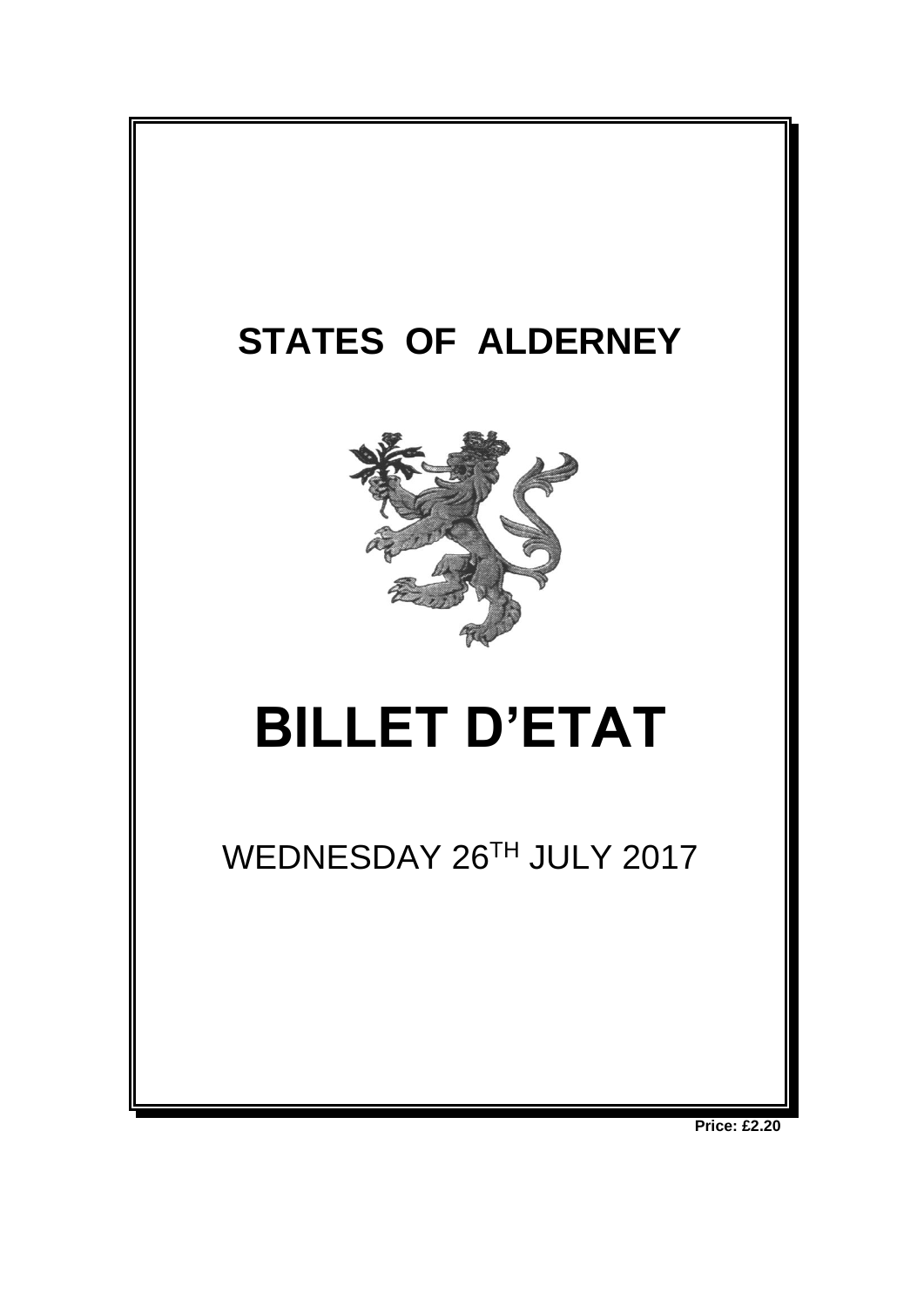# **STATES OF ALDERNEY**

## **BILLET D'ETAT**

### **FOR WEDNESDAY 26TH JULY 2017**

Members of the States:

I have the honour to inform you that the Meeting of the States will be held at 5:30 pm on Wednesday 26<sup>th</sup> July 2017. This will be preceded by the People's Meeting, which will be held on Wednesday 19<sup>th</sup> July 2017 at 7:00 pm in the Island Hall.

W Stuart Trought President

#### **Item l The Interpretation and Standard Provisions (Bailiwick of Guernsey) Law, 2016**

**The following letter was received from Mr Dent, Chairman of the Policy and Finance Committee:-**

#### *"Introduction*

*It is important that any legislation is unambiguous. To achieve this the main law for any particular activity will have an interpretation section which will explain what various words mean.* 

*It is therefore proposed that there be a Bailiwick wide law providing definitions for commonly used words and terms.*

#### *Overview*

*The Gambling (Alderney) Law, 1999 spells out what is meant by 'gambling', by 'money' and several other commonly used terms, and it also clarifies that references to 'the Committee' mean the Policy & Finance Committee. This is typical of most laws.* 

*There are however certain words and phrases which are commonly used across multiple laws. It therefore makes sense to define these in a single piece of legislation. In this respect the States of Guernsey introduced an 'Interpretation Law' in 1948 which sets out how various words and phrases are to be interpreted, such as what is meant by:-*

- *'in writing'*
- *'person'*
- *'imprisonment'*
- *'the Crown'*
- *'service by post'*
- *'distance'*
- *'legislature'*

*Etc….*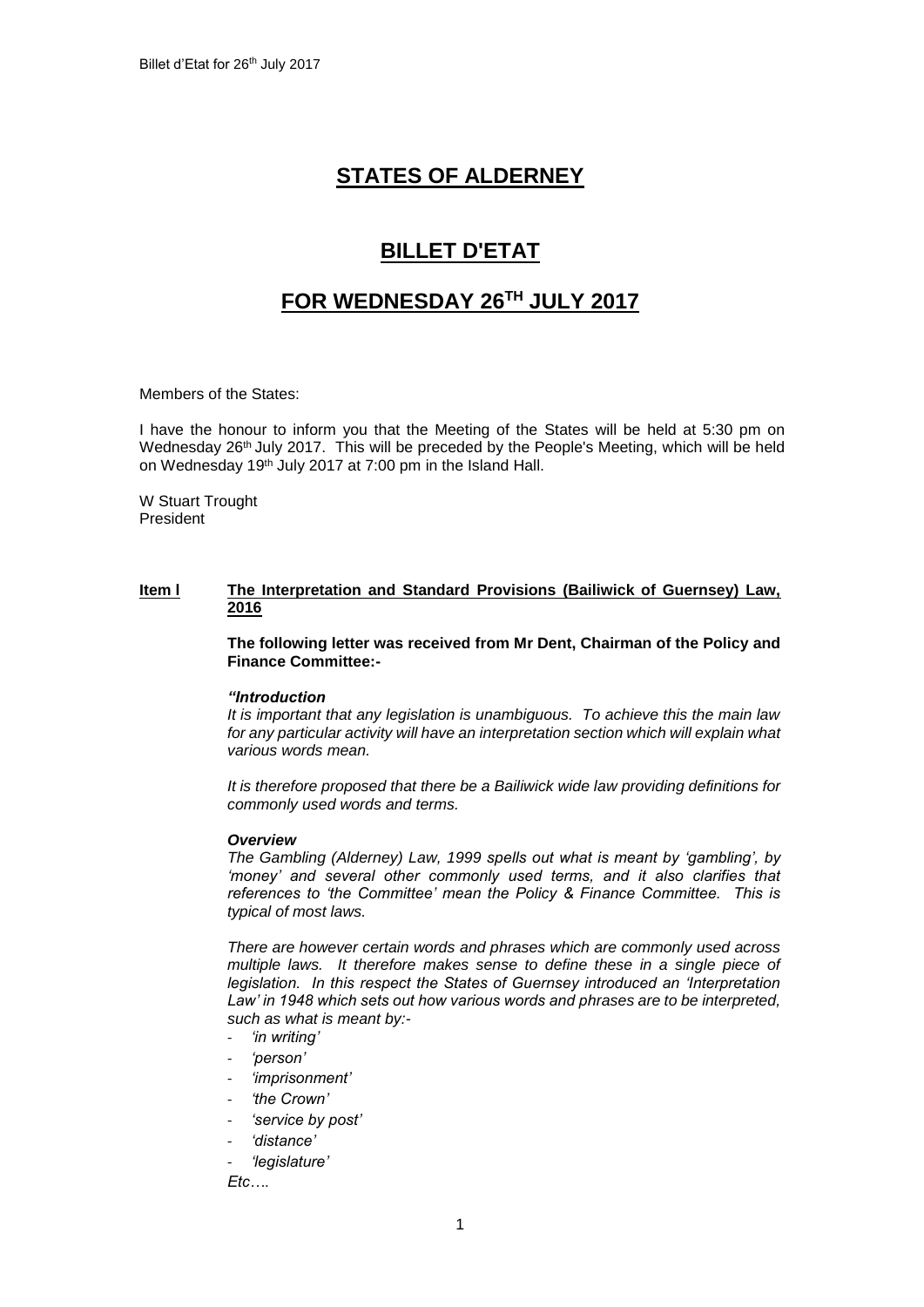*The 1948 Law was a Guernsey one but as much of the legislation we operate under is Bailiwick wide and even matters dealt with in the Court of Alderney can end up in the Royal Court in Guernsey it makes sense for there to be an interpretation of legislation law which cover all laws in the Bailiwick.* 

*The Law Officers of the Crown consulted with the three governments of the Bailiwick in 2015 with the proposed draft law and this is appended.*

*At the time both Sark and Guernsey supported the proposed changes but Alderney had a number of questions. These have all been satisfactorily addressed but until recently there remained a minor concern that the wording might allow future Ordinances under the Interpretation and Standard Provisions Law to be passed without Alderney necessarily being consulted. This has however been clarified by the Law Officers' Chambers who advised as follows "This is standard wording used in relation to subordinate legislation, which was originally inserted for the avoidance of doubt to prevent claims that an Ordinance was invalid for lack of consultation; contrary to what might be feared, this is not a device to allow the States of Deliberation to legislate without consulting the other islands of the Bailiwick, but merely to promote certainty and to forestall sterile and*  legalistic argument about the fact and adequacy of consultation by those *attempting to challenge the legislation. Incidentally, it should be noted that this section only applies to Ordinances enacted under this Law and the only Ordinance-making powers are in relation to commencement (s.30) and amendment of the Schedule (s.12(2)). In the light of these points, I am satisfied that the original text should not be altered."*

*The proposed new legislation makes eminent sense and poses no risk to the Sates of Alderney, but rather enhances and improves the efficiency of the legal system both from the point of view of the Courts and of their users.*

*The Policy and Finance Committee further considered this item at its meeting on 6 th June and resolved unanimously to agree to submit the "Interpretation and Standard Provisions (Bailiwick of Guernsey) Law, 2016" to the States of Alderney for approval.*

*I* would be grateful if you would place this matter before the next meeting of the *States of Alderney with an appropriate proposition.*

*James Dent, Chairman"*

#### **The States of Alderney is asked to approve "The Interpretation and Standard Provisions (Bailiwick of Guernsey) Law, 2016"**

#### **Item II Questions and Reports**

**The following Report was received from Mr Birmingham, Chairman of the Building and Development Control Committee:-**

*"I have three matters to report to Members, for information:*

#### *1. Draft Building and Development Control (Alderney) (Amendment) (No.2) Ordinance 2017*

*Last month I advised States members that some of the policies proposed in the draft Land Use Plan will require law changes to implement them, if the plan is approved by the States following the Planning Inquiry in September.*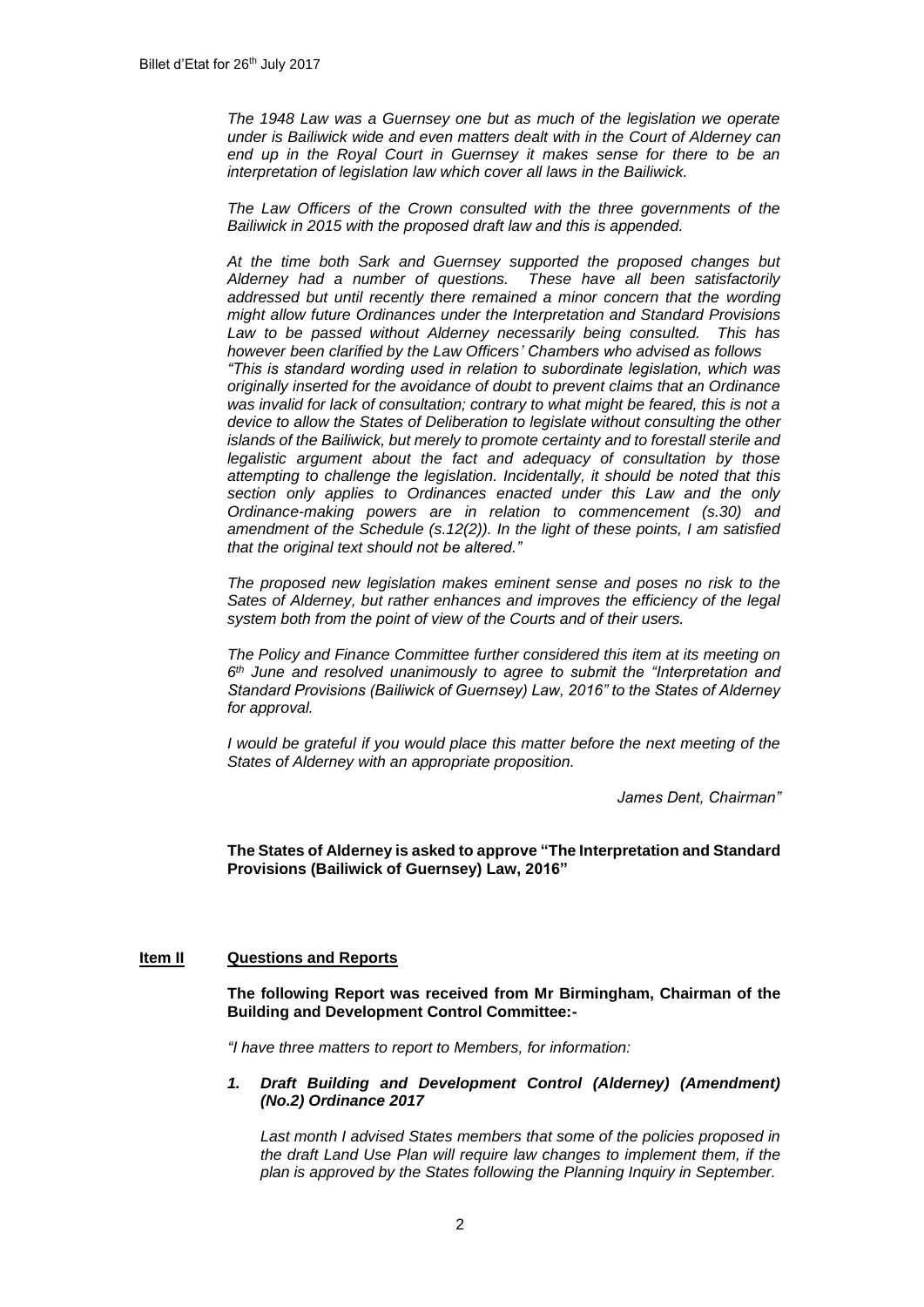*On 4 July the Committee considered a first draft of the law change required which, if approved, would:*

- *i) Remove the States blanket exemption from the need to make planning application for any development or work with the intention of replacing it with exemptions for routine maintenance work.*
- *ii) Remove the Public Utilities blanket exemptions from the Land Use Plan, with the same intention.*
- *iii) Provide specific exemptions from Section 12 for new infrastructure development or work which may presently be carried out by the States and by public utilities in the designated area under the current blanket exemptions.*
- *iv) Exempt minor development or work in the designated area which have historically been permitted despite Section 12 e.g field shelters.*
- *v) Make a new exception to Section 12 which would permit BDCC to approve a development or work in the designated area which the States, on the proposition of P & F Committee, have approved as being of strategic importance and of long term benefit. This would give effect to proposed policy S7 for Major Projects (page 3-17 of the draft Land Use Plan) and the draft statutory guidance for Major Projects (already issued for consultation).*

*In view of the significance and importance of item (v) the Committee resolved to publish the law change for public consultation concurrently with the draft Land Use Plan. This will be published after the July States meeting but before the closing date for representations to the Land Use Plan (14 August). The Policy and Finance and General Services Committees are being consulted on the draft in order that their views may also be taken into account.*

*It is also intended to add to the draft amendment, the legal authority for BDCC to make a charge for pre application planning advice provided in respect of major (non-householder) applications.*

#### *2. Land Use Plan Videos*

*Throughout the Land Use Plan, the Committee has ensured it was produced in collaboration with the Alderney Community. Continuing this approach the Committee held an open drop in / exhibition session on Friday 7 and Saturday 8 July which were attended by the ARUP team, Planning Officers and members of the Committee. It has also published four short videos on 5 July to help explain the Draft Land Use Plan, videos which were produced with the very considerable help and expertise of Mr David Earl at short notice, for which the Committee thank him.*

#### *3. Open Planning Meetings*

*The Committee has reviewed the trial of three Open Planning Meetings which were held on 28 Feb, 20 April and 1 June. All meetings were successful. They generated interest from the community. Several interested persons who had complied with its published procedural protocol for these meetings took up the option of speaking to the Committee about planning applications under consideration.*

*A number of lessons were learned. The Committee has agreed to continue with Open Planning Meetings with some important revisions to its published*